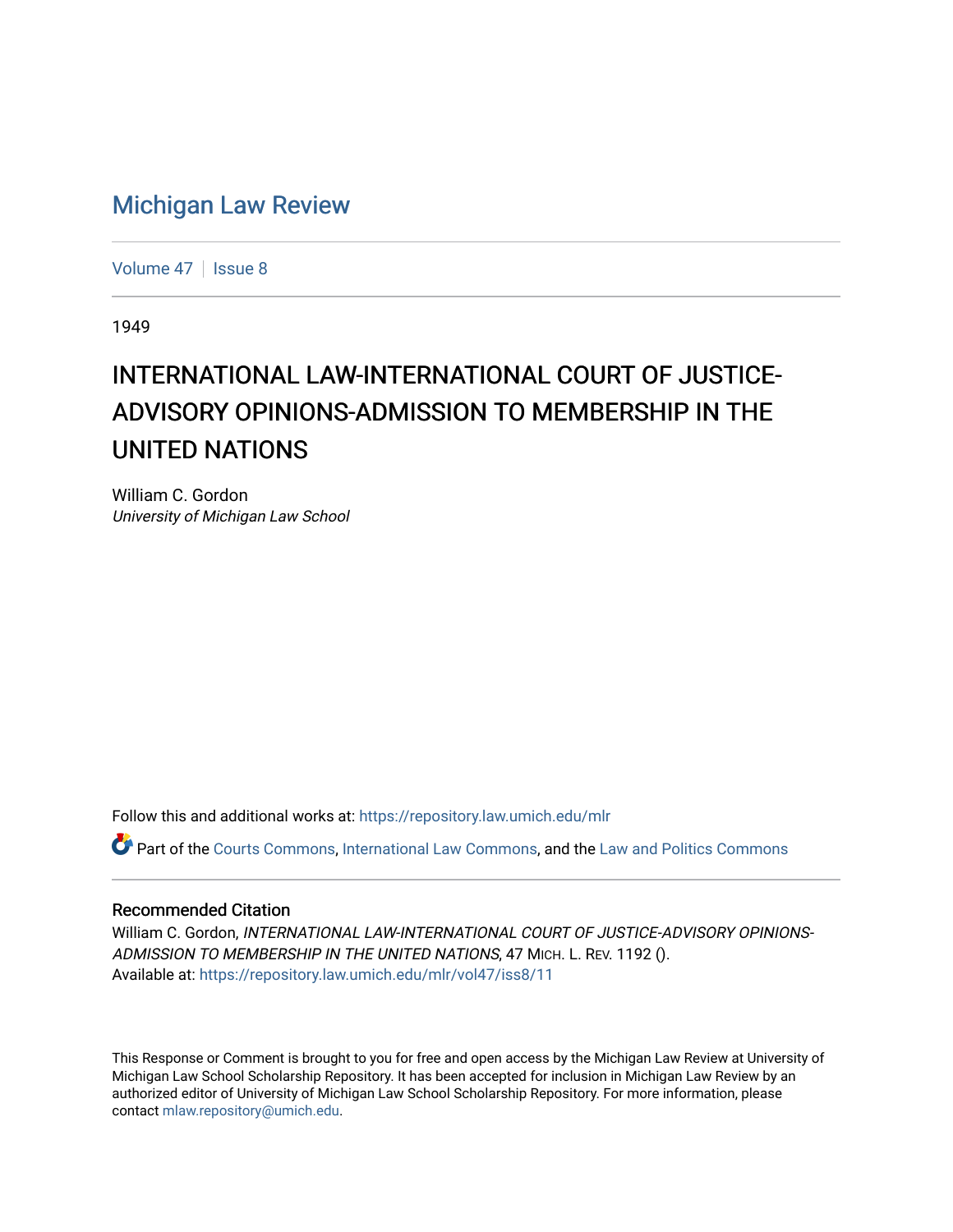INTERNATIONAL LAW-INTERNATIONAL COURT OF JUSTICE-AD-VISORY OPINIONS-ADMISSION TO MEMBERSHIP IN THE UNITED NA-TIONS-The International Court of Justice is the principal judicial organ of the United Nations,<sup>1</sup> and the Statute of the Court forms an integral part of the United Nations Charter.2 The Court is essentially a continuation of the Permanent Court of International Justice, which operated in connection with the League of Nations. Like its predecessor, the Court is composed of fifteen judges, nominated in a manner designed to ensure impartiality and elected by the General Assembly and the Security Council voting separately upon a list of nominees.<sup>3</sup>

#### *A. Jurisdiction of the Court*

Jurisdiction of the Court is of two kinds: (I) it may decide cases and (2) it may render advisory opinions. In the decision of cases, only states may be parties,<sup>4</sup> and the Court's jurisdiction depends upon their con-

<sup>1</sup>**U.N.** Charter, art. 92.

4 Intl. Ct. of J. Stat., art. 34. Under art. 35, the Security Council may lay down the conditions under which a non-member state may have access to the Court. For action already taken by the Council, see Hudson, "The Twenty-Fifth Year of the World Court," 41 AM. J. INT. L. 1, 8 (1947). In general, see Jessup, "The Subjects of a Modern Law of Nations," 45 MICH. L. REV. 383 (1947).

<sup>2</sup> Ibid.

<sup>3</sup>Arts. 4-12 of the Intl. Ct. of J. Stat. prescribe the method of selection. Art. 3 requires that each judge be from a different state. Judges are elected for nine years, but to preserve the continuity of the Court, the terms of the original bench are staggered (art. 13). Thus, Judge Hackworth of the United States and Judge Krylov of the U.S.S.R. have six-year terms. See Hackworth, "The International Court of Justice and the Codification of International Law," 32 A.B.A.J. 81 (1946); 41 AM. J. INT. L. 481 (1947) (a review of a three volume work by Judge Krylov and the legal adviser to the Soviet United Nations delegation); Hudson, "The New Bench of the World Court," 32 A.B.A.J. 140 (1946).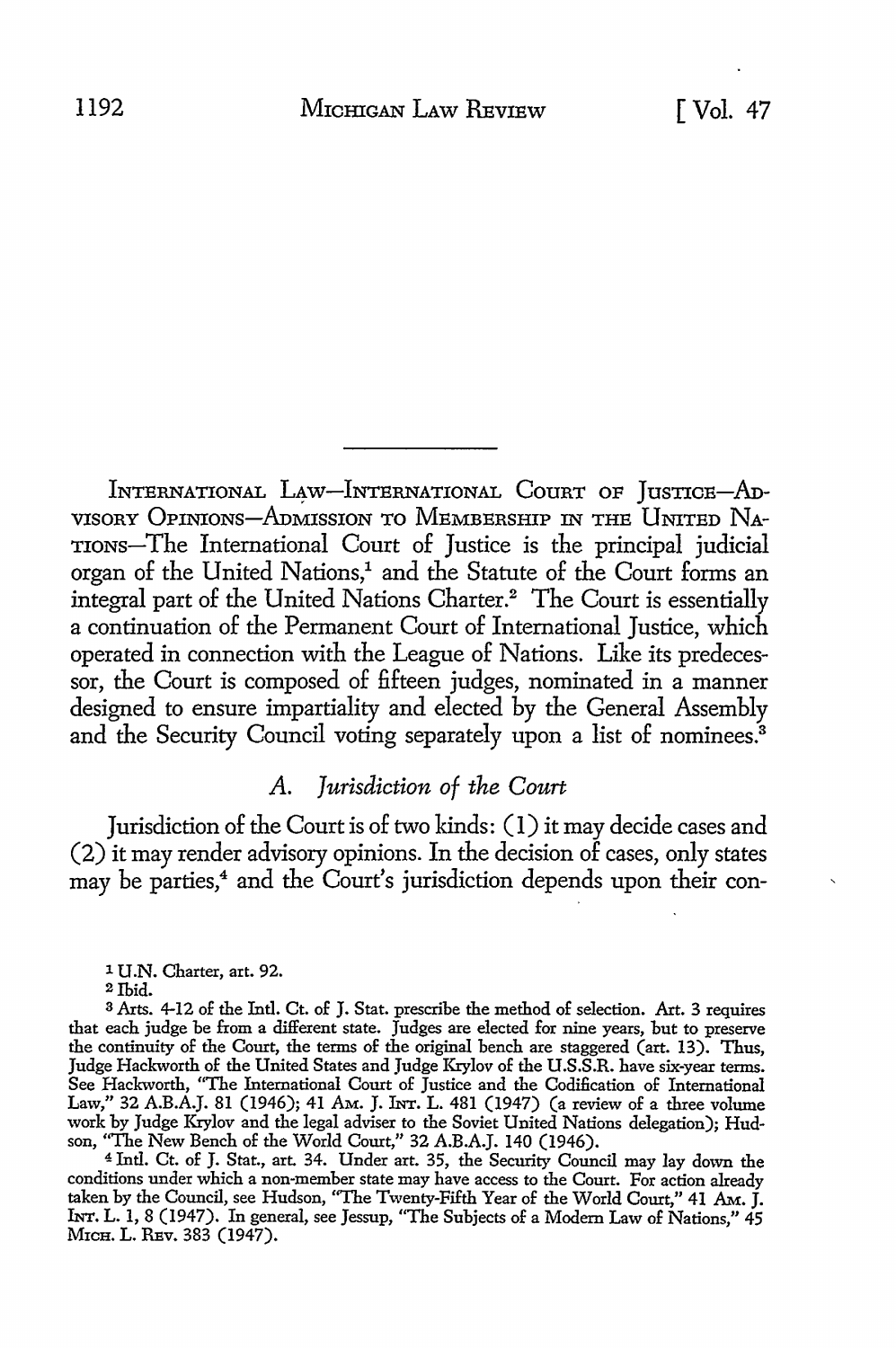sent.<sup>5</sup> Jurisdiction may be conferred on the Court by special agreement for the reference of a particular case, by prior agreement to submit questions which may arise with respect to interpretation of a treaty or convention, or by acceptance of the so-called "optional clause" providing for compulsory jurisdiction.<sup>6</sup> Many of the member states have shown considerable reluctance to accept compulsory jurisdiction under all conditions, thus largely limiting the control of the Court over crucial questions which may arise.<sup>7</sup> In the absence of wider acceptance of the "optional clause" it may be expected that states will seldom resort voluntarily to the Court for settlement of vital issues.

But the Court may assume a greater role through its power to give advisory opinions ar the request of organs of the United Nations or of certain specialized agencies.<sup>8</sup> On November 14, 1947, the General Assembly adopted a resolution urging submission to the Court of difficult and important questions of law, including those which relate to interpretation of the Charter.<sup>9</sup> Since the concurrence of a majority of the General Assembly is sufficient to request an advisory opinion, this aspect of the Court's function may be considerably enhanced. While an advisory opinion lacks the binding force of a judgment,<sup>10</sup> it has great doctrinal and moral authority.

## B. *The Advisory Opinion*

In a recent advisory opinion, the Court shed some light on its future in the United Nations structure. The request for the opinion arose because the Soviet Union conditioned its assent to the admission of Italy and Finland to the United Nations upon simultaneous admission of Bulgaria, Hungary and Romania.<sup>11</sup> The Russian delegate to the

<sup>5</sup>Intl. Ct. of J. Stat., art. 36.

a Ibid.

7 The conditional acceptance of the United States has been widely criticized. See, for example, 33 A.B.A.J. 430 (1947); Preuss, "Questions Resulting From the Connally Amendment," 32 A.B.A.J. 660 (1946).

s An authorized body may request such opinion on "any legal question." U.N. Charter, art. 96; Intl. Ct. of J. Stat., art. 65.

9Genl. Assembly Res. 171 (11) A (Nov. 14, 1947), found in U.N. Doc. A/P.V. 113 (Nov. 14, 1947).

10 The judgment of the Court with regard to cases is final. Statute of the International to the Security Council if a party fails to fulfill the obligations imposed by the judgment. These articles do not apply to advisory opinions. But it is possible to provide that the conclusions reached by the Court in an advisory opinion shall have binding effect. See, for example, Convention on the Privileges and Immunities of the United Nations, §30, 1 UNITED NATIONS TREATY SERIES 16, 30 (Feb. 13, 1946).

<sup>11</sup> Conditions of admission of a State to membership in the United Nations (Charter, art. 4), Advisory Opinion: I.C.J. Reports 57 (1948).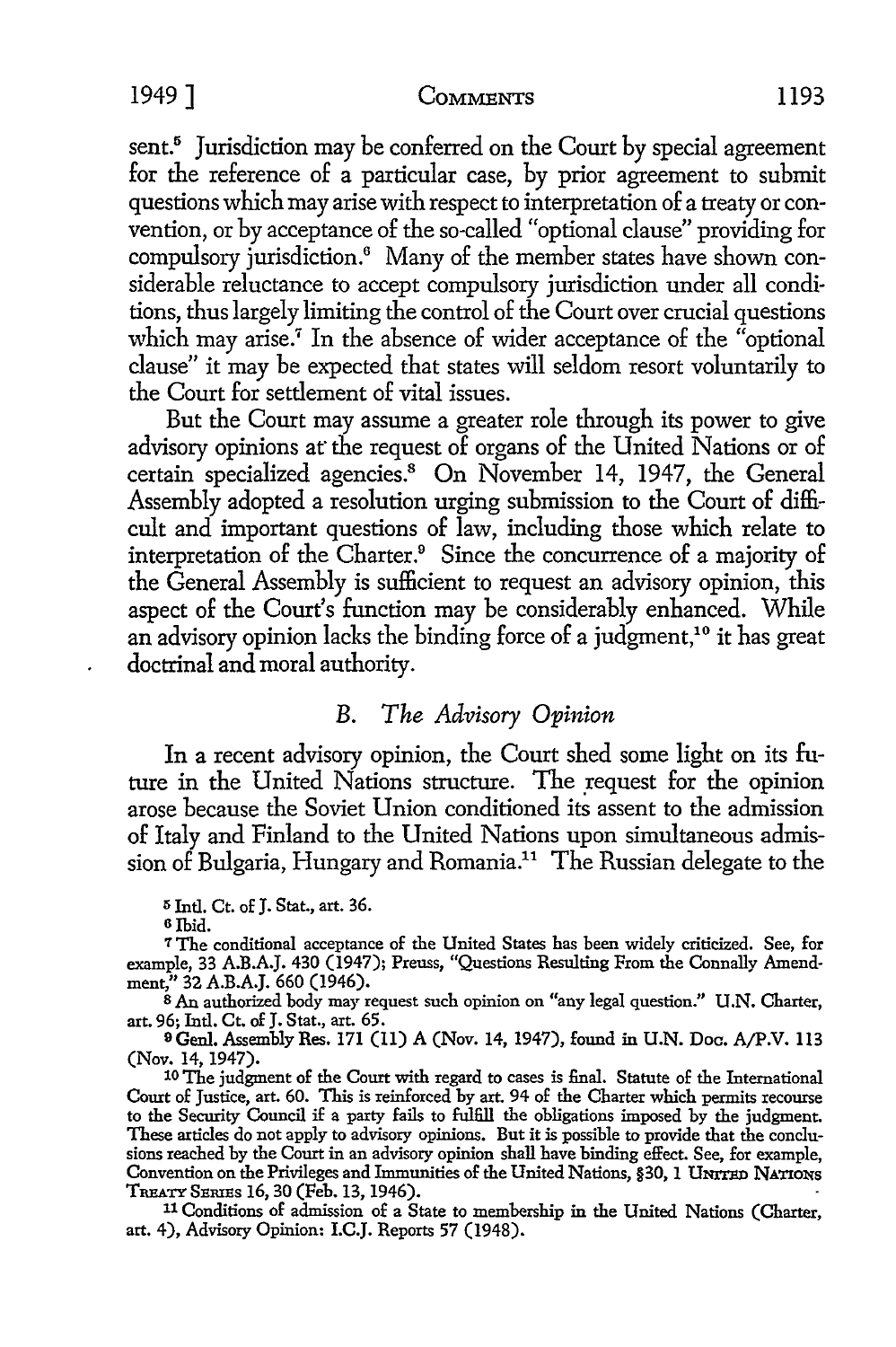Security Council, Mr. Gromyko, argued that under the Potsdam Agreement and the Peace Treaties of Paris, these five ex-enemy states with which treaties had been concluded should be admitted together.<sup>12</sup> A majority of the General Assembly thought that the rejection of the applications for membership was based on grounds not included in the Charter. Their request for an advisory opinion was couched in the following terms:

"Is a Member of the United Nations which is called upon, in virtue of Article 4 of the Charter, to pronounce itself by its vote, either in the Security Council or in the General Assembly, on the admission of a State to membership in the United Nations, juridically entitled to make its consent to the admission dependent on conditions not expressly provided by paragraph l of the said Article? In particular, can such a Member, while it recognizes the conditions set forth in that provision to be fulfilled by the State concerned, subject its affirmative vote to the additional condition that other States be admitted to membership in the United Nations together with that State?"13

The Court was faced essentially with problems of interpretation. *It* was required to decide its competency, under the Charter, to give an advisory opinion on this question. If jurisdiction was found to exist, determination of the scope of the Charter provisions relating to membership was necessary.

### *1. Jurisdiction to Render the Advisory Opinion*

*a. Interpretation of the Charter for other organs of the United Nations.* Several states opposed the request for an advisory opinion on the ground that the Court lacked power to interpret the Charter for other organs of the United Nations.14 This objection had been raised many times before. It was extensively debated in the General Assembly before the resolution of November 14, 1947, was passed call-

<sup>12</sup>U.N. Doc. SJP.V. 204 (Sept. 25, 1947). See also U.N. Doc. S/P.V. 279 (April 10, 1948).

13 Genl. Assembly Res. 113 (11) B (Nov. 17, 1947). Art. 4 of the Charter states that "I. Membership in the United Nations is open to all other peace-loving states which accept the obligations contained in the present Charter and, in the judgment of the Organization, are able and willing to carry out these obligations. 2. The admission of any such state to membership in the United Nations will be effected by a decision of the General Assembly upon the recommendation of the Security Council." See GoodRICH AND HAMBRO, THE UNITED NATIONS CHARTER 80 (1946).

14U.N. Doc. AJP.V. 117 (Nov. 17, 1947). The resolution requesting the opinion was adopted by 40 votes to 8, with two abstentions. U.N. Doc. A/P.V. 118 (Nov. 17, 1947).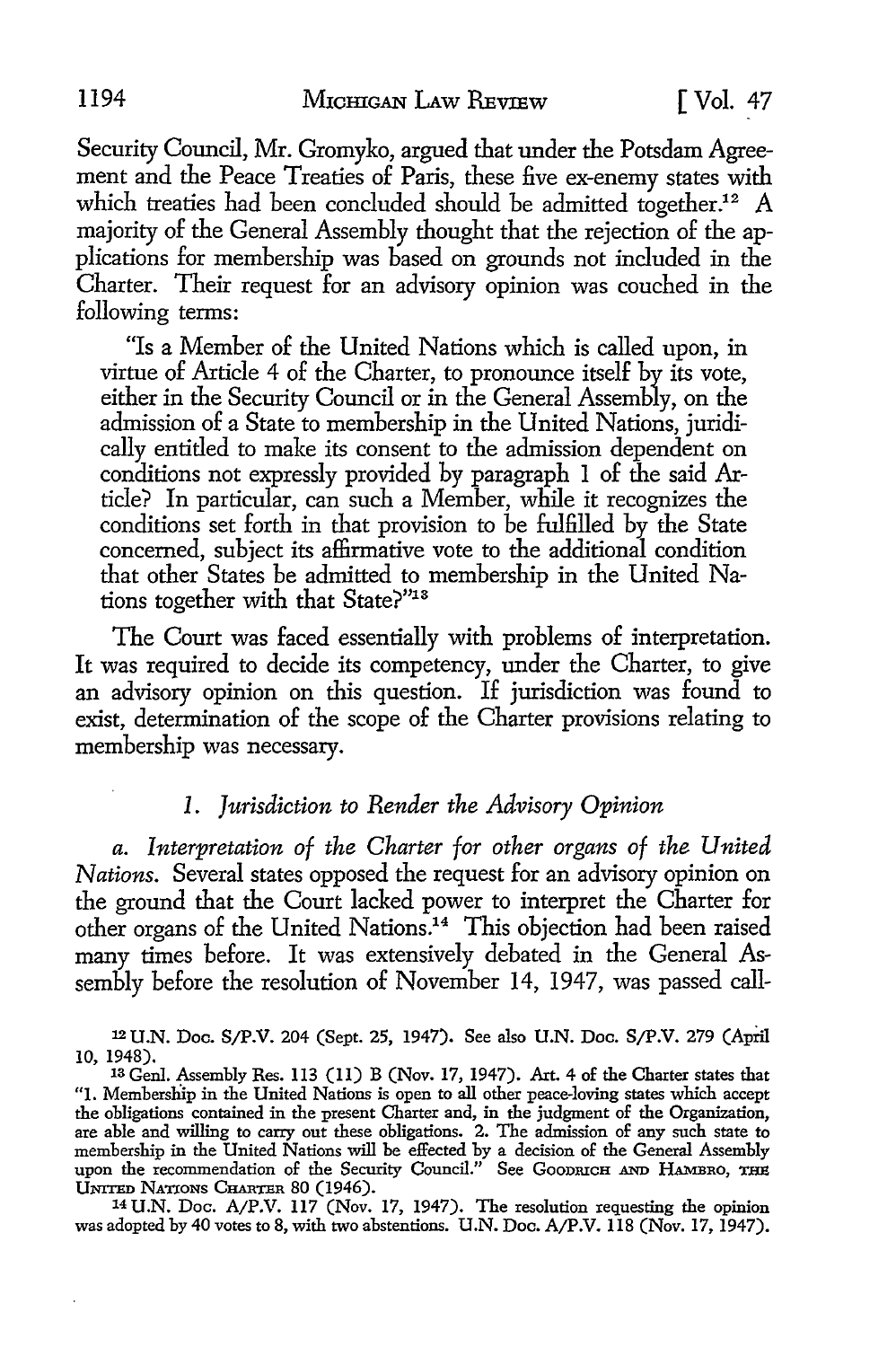#### 1949] COMMENTS 1195

ing for frequent use of the Court for advisory opinions, including requests for interpretation of Charter provisions.<sup>16</sup> Nowhere does the Charter specifically entrust the Court with this function.<sup>16</sup> At San Francisco, it was recognized that each organ was competent to interpret the parts of the Charter applicable to it, and a proposal to expressly confer upon the Court a general power of interpretation was rejected.<sup>17</sup> However, the Court is given jurisdiction over "any legal question"<sup>18</sup> without specific restriction, and it was argued that this provision covers such matters as the interpretation of the Charter. Opponents of this position contended, since the constitutions of many states stipulate that their Courts may perform the interpretative function, no such power exists in absence of a specific grant. The proponents of wider use of the Court then pointed out that its jurisdiction in legal disputes includes the interpretation of treaties and that the Charter is fundamentally a multilateral treaty.<sup>19</sup> Mr. Vyshinsky sought to distinguish the legal characteristics of the Charter from those of a treaty, asserting that the competence to interpret treaties does not include the power to interpret Charter provisions applicable to other organs of the United Nations.<sup>20</sup>

A majority of the General Assembly clearly thought it desirable that the Charter should be interpreted by the Court.<sup>21</sup> But some representatives believed such resort to, the Court would give it priority in

15 Gen. Assembly Res. 171(11)A (Nov. 14, 1947). The arguments are found in **U.N.** 

16 Such interpretive clauses are common incidents of treaties. See, for example, TREATY OF FRIENDSHIP, COMMERCE AND NAVIGATION BETWEEN THE UNITED STATES AND CHINA, Art. 28, 80th Cong., 1st sess., Executive J. (1948). The text of the treaty is also found in 43 AM. J. INT. L. SUPP. 27 (1949).

17 See report of the sub-committee, lV/2/B, U.N.C.I.O. Doc. 887- IV/ 2/ 39 (June 9, 1945). Both sides placed much emphasis on this report, drawn up by a group of jurists in answer to the question "How and by what organs of the Organization should the Charter be interpreted?" The report confirmed the belief that each organ had inherent power to interpret applicable parts of the Charter, thus making it unnecessary to expressly authorize such practice. It indicated further that the Court was not intended to occupy a position analogous to that of the Supreme Court of the United States with respect to the United States Constitution. But the report also stated that members are free to submit disputes arising out of differences in interpretation to the International Court of Justice, "as in the case of any other treaty." Similarly, the report indicated that the General Assembly or the Security Council could ask the Court, in appropriate circumstances, "for an advissory opinion concerning the meaning of a provision of the Charter."

1s U.N. Charter, art. 96; Intl. Ct. of J. Stat., art. 65.

19 The argument was made by Mr. Evatt of Australia. U. N. Doc. A/ P.V./ 113 (Nov. 14, 1947).

20 U.N. Doc. A/P.V. 113 (Nov. 14, 1947). Dr. Lange of Poland was chief supporter of Mr. Vyshinsky's arguments.<br><sup>21</sup> The resolution was passed by a vote of 46 to 6, with 2 abstentions. U.N. Doc.

A/P.V. 113 (Nov. 14, 1947).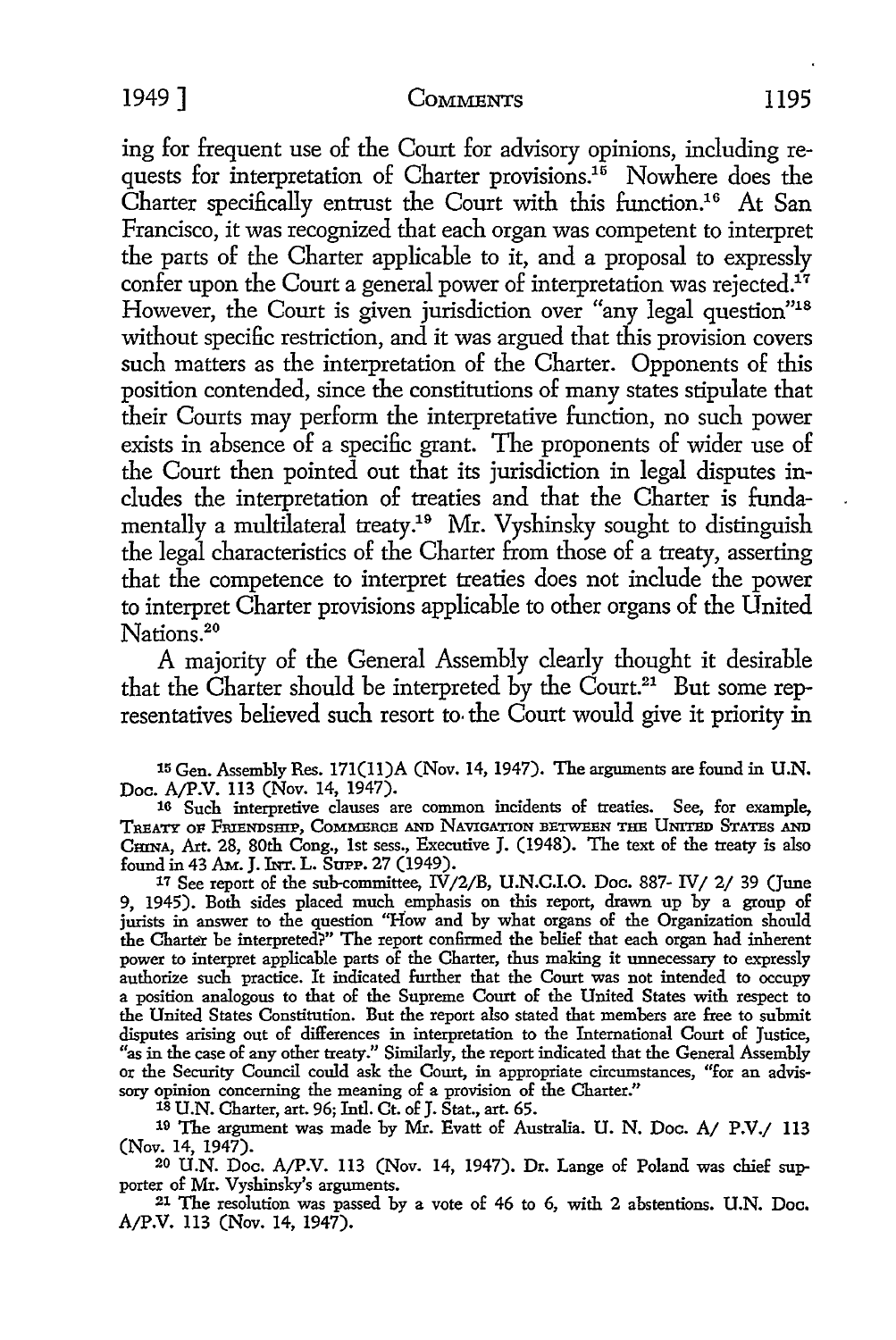matters of interpretation and would be used to circumvent the Security Council. They doubted the political wisdom of requesting such advisory opinions, and pointed out that if an opinion were not followed the Court and the General Assembly would be discredited. This basic difference in approach cannot be attributed to some delineation between East and West.<sup>22</sup> Such divergent views have been present among our own publicists. Some conceive a Court of broader jurisdiction as a valuable contribution to our international machinery, if not a panacea.23 Others regard the International Court of Justice as inherently limited, at least as long as states do not voluntarily consent to jurisdiction, and fear that delicate international balance may be upset if the Court entertains questions beyond these limitations.<sup>24</sup>

The Court itself had no doubts about its power to interpret Charter provisions applicable to other organs of the United Nations. It disposed briefly of the contrary argument, holding that it was authorized to interpret the Charter, a "function which falls within the normal exercise of its judicial powers."25 Only Judge Krylov of the U.S.S.R., in his dissenting opinion, expressed any doubts on this point.<sup>26</sup>

*b. Political or legal question.* Another obstacle to the Court's assuming jurisdiction was presented in the argument that the General Assembly's request involved determination of a "political" and not a "legal" question. In its opinion, however, the Court held the request called for interpretation of a treaty provision, which is a legal function. In a joint dissenting opinion, four members of the Court agreed with this view as to the first part of the question posed by the General Assembly, concerning the general validity of withholding consent to admission for reasons not mentioned in the Charter.<sup>27</sup> But they thought the second part of the request was political in nature since it required an assessment by the Court of the validity of a "particular political con-

<sup>22</sup>It is true, however, that the United States has tended toward the use of impartial third parties to settle controversies, while the Russians find direct negotiations a more attractive method.

<sup>23</sup>See, for example, Sohn "'Drumming up Business' for the World Court," 33 A.B.A.J. 1224 (1947); KELSEN, PEACE THROUGH LAW (1944).

24 For examples of this view see Hudson, "The Twenty-Sixth Year of the World Court,'' 42 AM.. J. IN.r. L. 1, 15-18 (1948); Gilmore, "The International Court of Justice,'' 55 YALE L. J. 1049, 1062-4 (1946). For arguments which would support this view see BRIERLY, THE LAw OF NATIONS, 3d ed., pp. 219 et seq. (1942).

25 I. C. J. Rep. 61 (1948).

20 Id. at 109.

*21* Vice-President Basdevant of France wrote the opinion. Judges Winiarski of Poland, McNair of Great Britain and Read of Canada join\_ed in this dissent.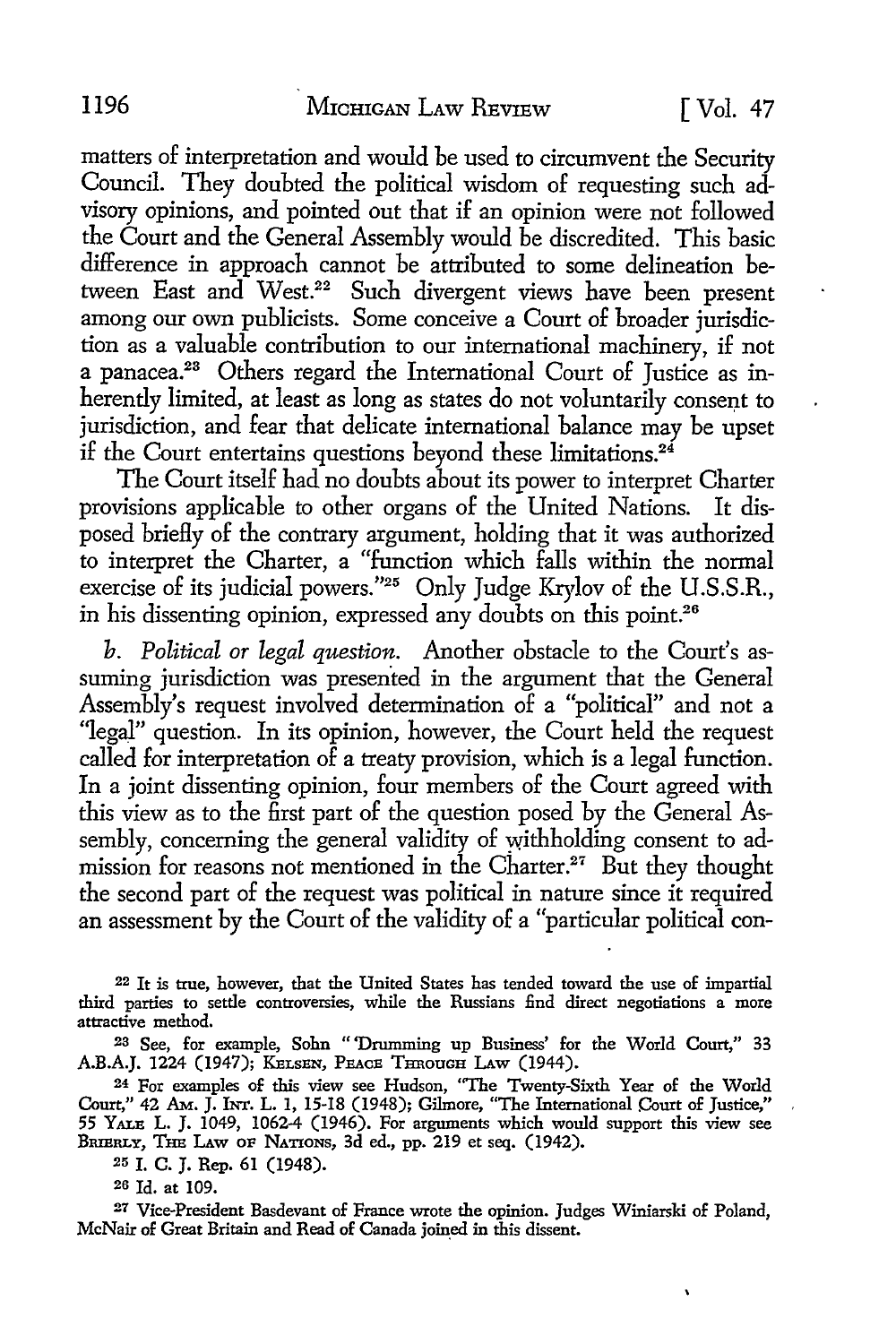sideration upon which a Member relies."<sup>28</sup> Both of these opinions indicate the Court will be satisfied that the question is a legal one if it is cast in abstract form.29

In an individual concurring opinion, Judge Azevedo of Brazil favored examination of questions which were on the frontiers of political action.<sup>30</sup> He argued that even the broadest discretionary powers have legal limitations and that the legal elements could be sifted from their political context by applying an objective criterion. Since the majority opinion placed no limit on the abstract questions which may be asked, the Court may adopt such an expansive formula as Judge Azevedo's in deciding whether a ''legal question" is presented.

Judge Zoricic of Yugoslavia, dissenting, argued that to deal with this request in the abstract would be to work in a vacuum,<sup>31</sup> since the request arose from views relating primarily to political acts expressed in a political body.32 He thought the Court's reply would be construed as an indirect judgment on the action of certain members of the Security Council without knowledge of the legal arguments made before that body.33 Judge Krylov, in his dissenting opinion, agreed the legal question should not be examined in the abstract, pointing to the practice of the Permanent Court of International Justice in dealing with concrete situations.34

In an individual concurring opinion, Judge Alvarez of Chile expressed the most dynamic view of the problem. He felt that the traditional distinctions between what is legal and what is political have been greatly modified, and that policy and law are now closely linked.<sup>35</sup> He found the legal element predominated in the request submitted, "not so much because it is a matter of interpreting the Charter, but because

29 Gilmore, "The International Court of Justice," 55 YALE L.J. 1049, 1065 (1946), mentions the adaptability of the form of the request.

so 1.C.J. Rep. 77 (1948).

81 Id. at 96.

82 Id. at 95. American courts have often refused to decide cases involving the exercise of discretion by the executive or legislative branches of the government. There is considerable support, by analogy, for the argument that this is a "political question." Sloan, "The World Court and the United Nations," 33 IowA L. RBv. 653, 663-4 (1948). Sloan, "Comparative International and Municipal Law Sanctions," 27 Neb. L. Rev. 1, 23 (1947). However, the International Court of Justice is not troubled by these problems which have caused concern to the Supreme Court of the United States, according to Jessup, "The International Court of Justice and Legal Matters," 42 ILL. L. REV. 273, 286 (1947).

88 I.C.J. Rep. 95 (1948). 84 Id. at 108-109. s5 Id. at 69.

<sup>2</sup>s I. C. J. Rep. 93 (1948).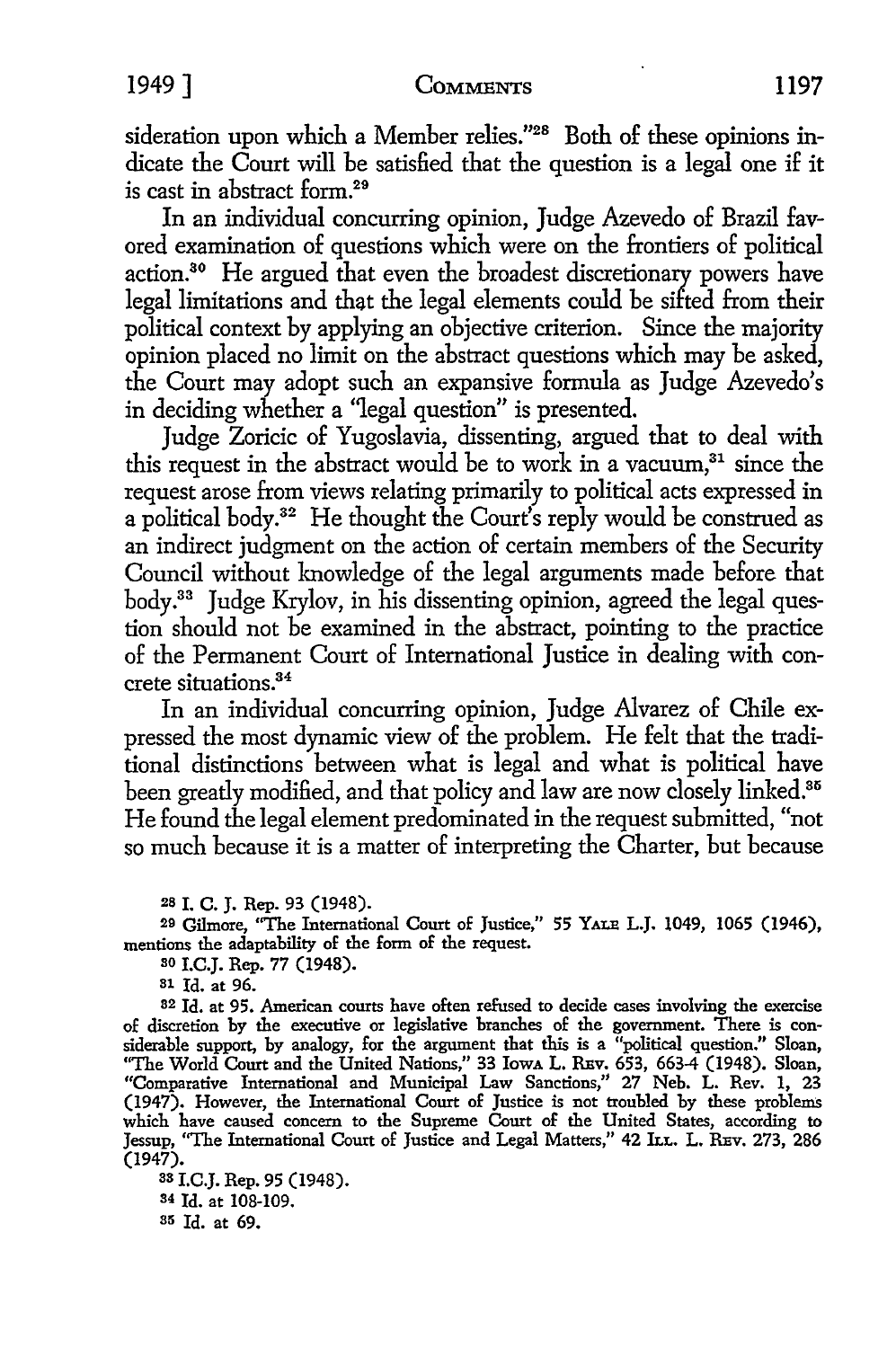it is concerned with the problem whether States have a *right* to membership"36 if they **fulfill** the requisite conditions.

### 2. *Interpretation of Charter Provisions Relating to Membership*

Having assumed jurisdiction, the Court found the natural meaning of article 4, relating to membership, so clear that no resort to preparatory work by the draftsmen of the Charter was necessary.<sup>37</sup> In this regard, the Court referred to the practice of the Permanent Court of International Justice. After analyzing the text, the Court named five requisites to membership. An applicant "must (I) be a state; (2) be peace-loving; (3) accept the obligations of the Charter; (4) be able to carry out these obligations; and  $(5)$  be willing to do so."<sup>38</sup> Furthermore, the Court held that these were the only conditions to membership which could be imposed.

None of the dissenting judges found the text free from ambiguity. Therefore, they investigated the preparatory materials and concluded that the enumerated conditions were not intended to be exhaustive. Judge Krylov, in addition to examining preparatory work, took into account the practice followed by the political organs of the United Nations with respect to the admission of new members.<sup>39</sup>

The Court, in reiterating the so-called rule of treaty construction "that there is no occasion to resort to preparatory work if the text of a convention is sufficiently clear," approached the problem along traditional lines.<sup>40</sup> But some authorities, in anticipating the general approach of the Court, thought it would not look solely to the text as a clear expression of intent.<sup>41</sup> This was expected because of the danger, inherent in applying such a rule, that the search for the design of the parties might be subordinated "to the form which a text is permitted to assume."<sup>42</sup> Furthermore, resort to preparatory work might be necessary to determine whether the provision is clear.<sup>43</sup> Perhaps most

36 Id. at 70. 37 See note 13, supra.

3s I.C.J. Rep. 62 (1948). 39 Id. at 112-114.

40 2 HYDE, !m:ERNATIONAL LAw, §533 F (1945). The "rule" is sometimes said to be derived from Anglo-American methods of construction. But American and British courts do not hesitate to use preparatory work to interpret treaties; see Lauterpacht, "Some Observations on Preparatory Work in the Interpretation of Treaties," 48 HARv. L. REv. 549, 562-71 (1935).

41 2 HYDE, INTERNATIONAL LAW 1492 (1945).

<sup>42</sup>Id. at 1498.

43 5 HACKWORTH, DIGEST OF INTERNATIONAL LAW 260 (1943), quotes Elihu Root's statement that "while it is inadmissible to depart from the absolutely clear meaning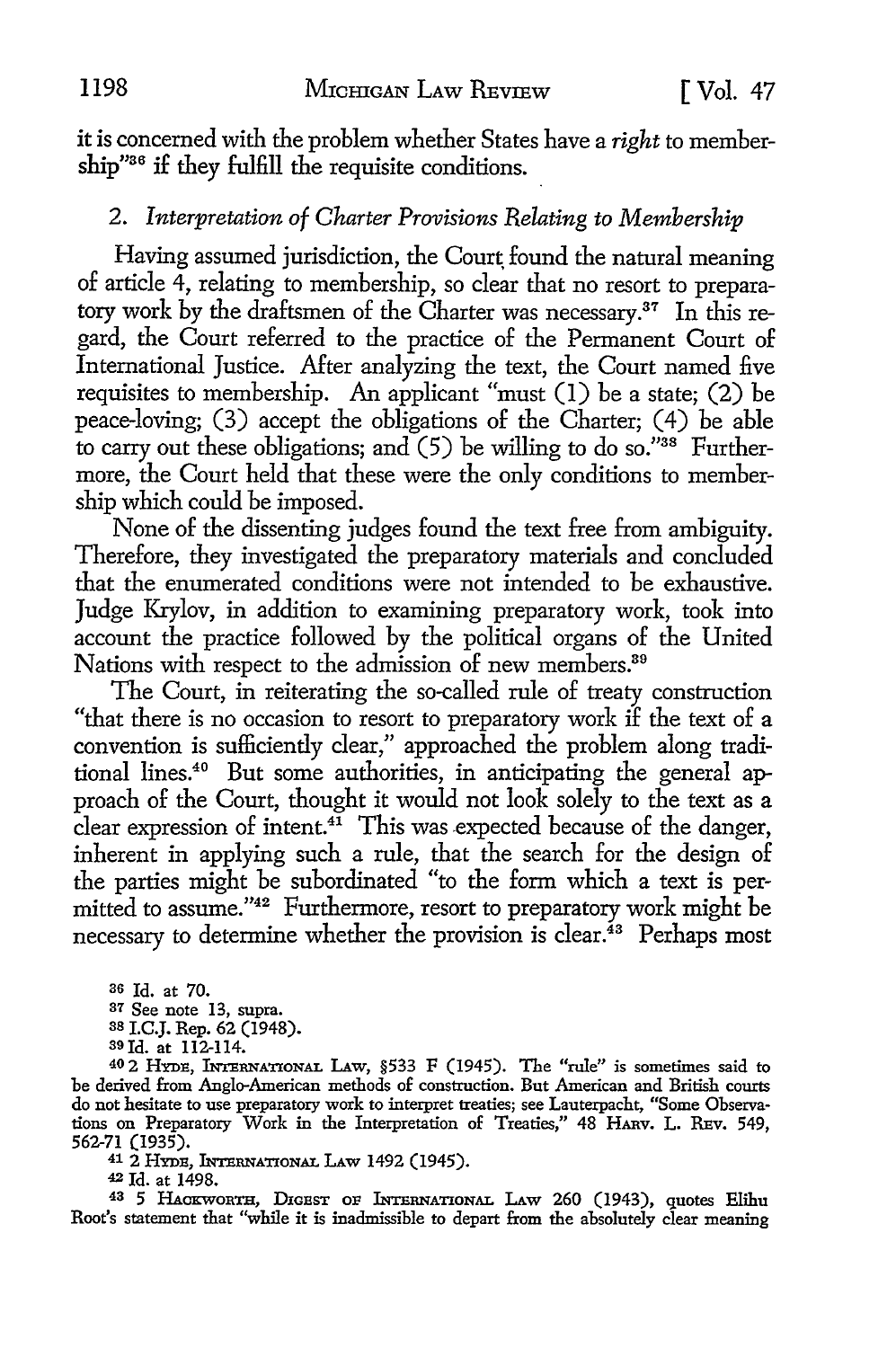#### 1949] COMMENTS 1199

important is the Court's application of this method of construction, not to an ordinary treaty, but to the ''basic constitutional instrument of the organized community of states."<sup>44</sup>Among those who agreed with the result reached by the Court, only Judge Alvarez clearly regarded the character of the Charter, without following the strict formula of treaty interpretation which governed the other opinions.<sup>45</sup>

The practical effect of this interpretation of article 4 is limited. The Court restricted its inquiry to determination of the validity of a member's negative vote in the light of its statements. The Court was not concerned with the process by which a member arrived at an affirmative or negative vote.<sup>46</sup> And, as Judge Zoricic points out, a member may remain silent as to the reasons for his vote.<sup>47</sup> But Judge Azevedo stated that "Once it is admitted that a State has proved that it has all the required qualifications, a refusal to accept its application might be considered tantamount to a violation not only of an interest but of a right already established."48 This accords with the view of Judge Alvarez, who concluded that states fulfilling conditions requisite "have a *right* to membership," and that member states are under a corresponding duty to admit them except in certain unusual circumstances.<sup>49</sup> There are some implications of a similar attitude in the majority opinion. Therefore, if a case were presented in which the state requesting admission clearly met the requirements, the Court might recognize such a right. Although the dissenting judges would not recognize a right to admission upon the fulfillment of the requisite conditions, they

of the treaty, there ought to be the greatest reluctance to assume, without exhaustively examining the available sources, that the meaning is absolutely clear." See art. 19 (a) of the Harvard Draft Convention on the Law of Treaties, 29 AM. J. INT. L. Supp. 653, 661 (1935).

44 Hudson, "Admission to the United Nations: Advisory Opinion of World Court as to Conditions," 34 A.B.A.J. 652 (1948). '

<sup>45</sup>Although Judge Alvarez stated in his opinion that he does not think the Court should look solely to the terms of the Charter, his doubts as to the value of preparatory work raise a highly controversial question. In this connection, he advanced the interesting proposition that "an instrument once established acquires life of its own independent of elements which have given birth to it." Cf. Eagleton, ''International Law and the Charter of the United Nations,'' 39 AM. J. lNr. L. 751, 753 (1945), which indicates the importance attached to preparatory work on the Charter. See also Goodnich AND HAMBRO, THE UNITED NATIONS CHARTER 48-49 (1946).

46 I.C.J. Rep. 60 (1948).

47 Id. at 103.

48 Id. at 81.

49 Id. at 71. In reaching this result, Judge Alvarez stressed "the mission of universality of the United Nations Organization." The joint dissenting opinion indicated that the principle of universality was rejected by the adoption of a system of admissions as distinguished from a system of accession.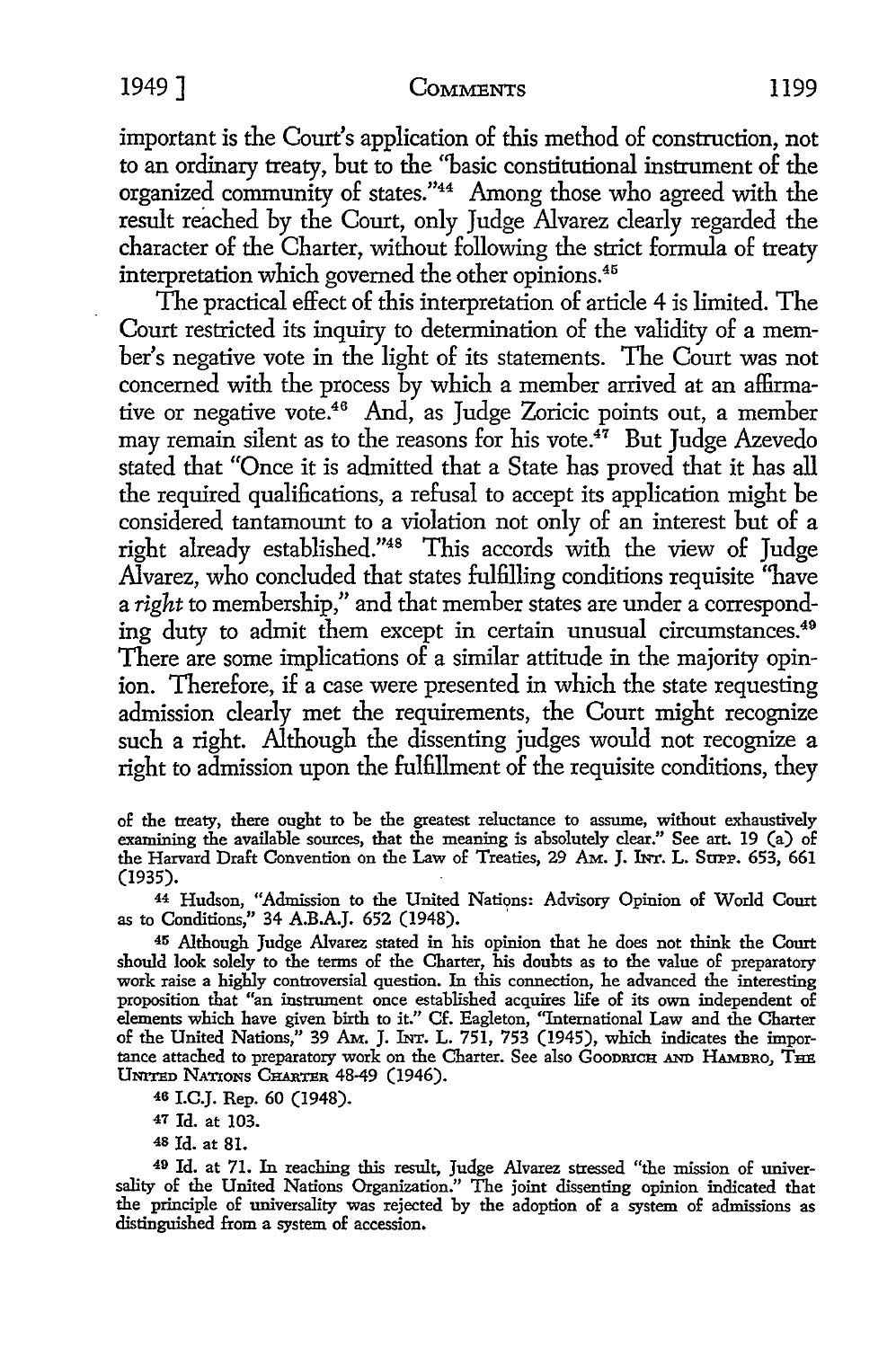would agree that the choice of political considerations may not be arbitrary, but must be guided by good faith.<sup>50</sup>

#### C. *Conclusions*

It appears that the Court will not refuse jurisdiction over questions merely because they call for an interpretation of the Charter.<sup>51</sup> Implicit in such result is a belief that this assumption of jurisdiction will enhance, rather than detract, from the essential harmony of the United Nations. There is no reason to believe the Court will restrict this interpretive function to advisory opinions. It seems likely, however, that the advisory opinion process will be resorted to for the more important matters, unless there is a greater acceptance of the "optional clause" of compulsory jurisdiction.

The Court "may give an advisory opinion on any legal question."<sup>52</sup> Since this language is permissive, it would seem that the Court could refuse to consider a question even though it is "legal" in nature.<sup>53</sup> But in view of the attitude evinced by the Court, such refusal is unlikely. Therefore, the method used to define a "legal question" may become the criterion of the breadth of the Court's activities. If the Court should continue to base its conclusions solely on the form of the request, without more fully taking into account the intertwining of policy and law, the questions which may be put in the abstract would seem virtually without limit.<sup>54</sup> On the other hand, an investigation of which aspect predominates would go far toward satisfying some critics who fear that the Court may be brought into the welter of politics.

After taking jurisdiction, the Court will probably adhere to the guides for interpretation enunciated by the Permament Court of International Justice. There is reason for hoping that these will be considered merely as guides and will not divert the Court from its purpose of ascertaining the design of the parties.

50 See, for example, the opinion of Judge K:rylov; id. at 115.

51 In considering the possible future approach of the Court, it must be kept in mind that the International Court of Justice is not bound by precedent, even where an actual case is decided. Intl. Ct. of J. Stat., art. 59.

52 Intl. Ct. of J. Stat., art. 65.

53 Judge Zoricic emphasized this. I.C.J. Rep. 94 (1948).

<sup>54</sup>It appears that the Court will not be deterred from rendering an *advisory* opinion merely because no sanctions attach to the act or omission in question. It has been suggested that the Court may be less prone to find a question is "legal" where it arises in an actual *case.* See Sloan, "The World Court and the United Nations," 33 lowA L. RBv. 653, 664 (1948).